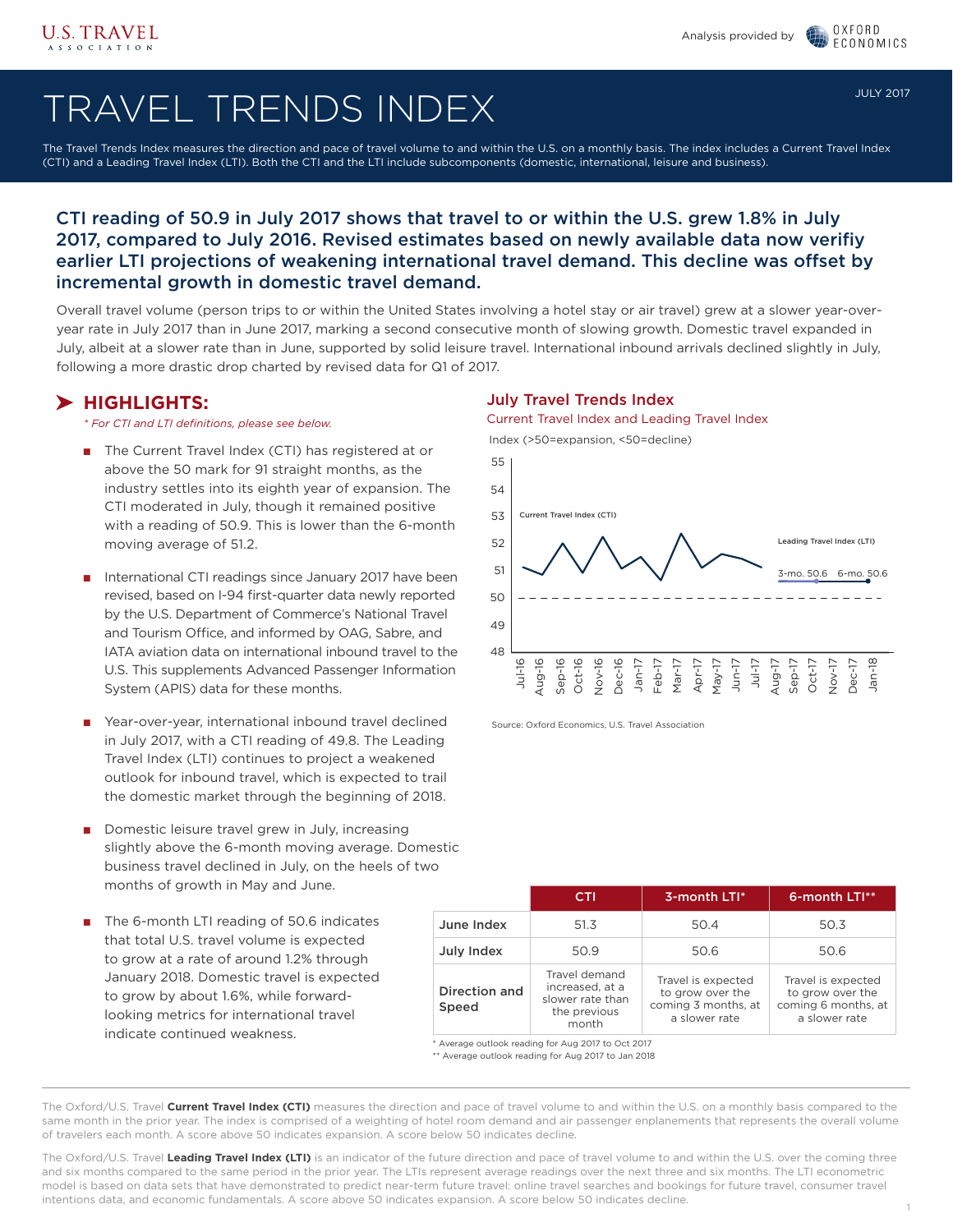The Travel Trends Index measures the direction and pace of travel volume to and within the U.S. on a monthly basis. The index includes a Current Travel Index (CTI) and a Leading Travel Index (LTI). Both the CTI and the LTI include subcomponents (domestic, international, leisure and business).

### **DETAILED RESULTS**

Domestic leisure once again led all segments of the U.S. travel economy, as domestic business travel weakened in July. Looking ahead, a slight slowing in vacation intentions and forward-looking bookings point to positive, yet modest domestic leisure travel growth in the coming months. While forward-looking bookings and searches remain positive, the pace of growth is markedly slower from this time last year.

International inbound travel to the United States declined once again in July 2017. The previously reported April rebound (which can likely be attributed to the timing of Easter this year versus last year) coupled with the slight uptick in May should be interpreted with caution, as the overall trend for the year remains negative.

|                     | <b>Current Travel Index (CTI)</b> |      |      |      |                | <b>Leading Travel Index (LTI)</b> | 6-month LTI vs. CTI 6-month avg |        |  |
|---------------------|-----------------------------------|------|------|------|----------------|-----------------------------------|---------------------------------|--------|--|
|                     | 6-month<br>avg                    | May  | June | July | $3$ -month $*$ | 6-month**                         | <b>Direction</b>                | Speed  |  |
| <b>Total Market</b> | 51.2                              | 51.4 | 51.3 | 50.9 | 50.6           | 50.6                              | Increasing $\triangle$          | Slower |  |
| International       | 49.4                              | 50.7 | 49.1 | 49.8 | 49.1           | 49.4                              | Decreasing $\blacktriangledown$ | $- -$  |  |
| Domestic            | 51.4                              | 51.5 | 51.5 | 51.1 | 50.8           | 50.8                              | Increasing $\triangle$          | Slower |  |
| <b>Business</b>     | 50.5                              | 51.1 | 50.8 | 49.2 | 51.0           | 51.3                              | Increasing $\triangle$          | Faster |  |
| Leisure             | 51.7                              | 51.7 | 51.8 | 51.8 | 51.0           | 50.9                              | Increasing $\triangle$          | Slower |  |

### Travel Trends Index Summary

\* Average outlook reading for Aug 2017 to Oct 2017

\*\* Average outlook reading for Aug 2017 to Jan 2018



#### Source: Oxford Economics, U.S. Travel Association Source: Oxford Economics, U.S. Travel Association Source: Oxford Economics, U.S. Travel Association

### July Domestic and International Travel Index July Domestic Business and Leisure Travel Index

48 47 46 49 50 51 52 53 54 55 Aug-16 Sep-16 Oct-16 Nov-16 Dec-16 Jan-17 Feb-17 Mar-17 Apr-17 May-17 Jun-17 Jul-16 Index (>50=expansion, <50=decline) Leisure  $-$  Business 3-mo. 51.0 6-mo. 50.9 3-mo. 51.0 Jul-17 Aug-17 Sep-17 Oct-17 Nov-17 Dec-17 Jan-18

The Oxford/U.S. Travel **Current Travel Index (CTI)** measures the direction and pace of travel volume to and within the U.S. on a monthly basis compared to the same month in the prior year. The index is comprised of a weighting of hotel room demand and air passenger enplanements that represents the overall volume of travelers each month. A score above 50 indicates expansion. A score below 50 indicates decline.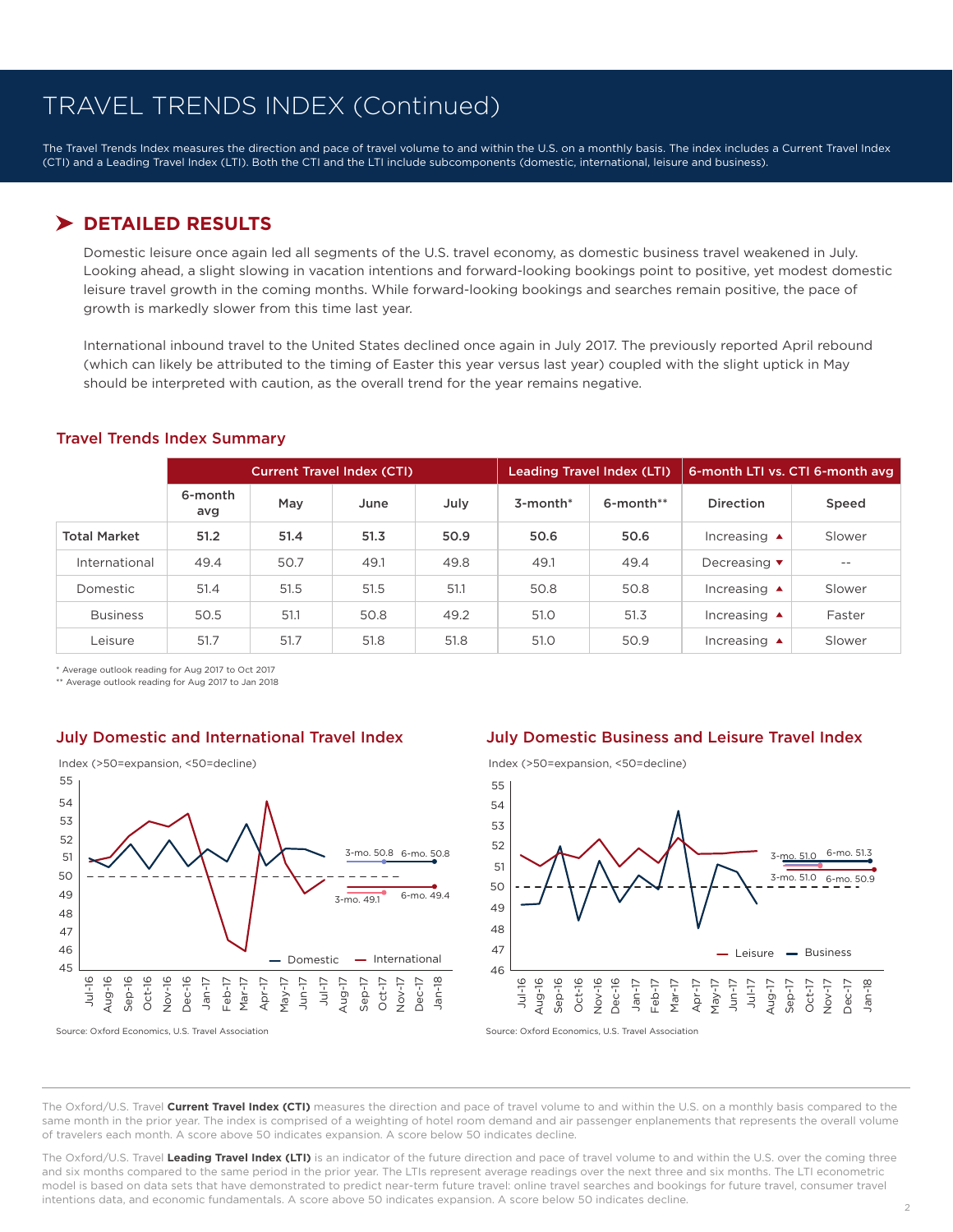The Travel Trends Index measures the direction and pace of travel volume to and within the U.S. on a monthly basis. The index includes a Current Travel Index (CTI) and a Leading Travel Index (LTI). Both the CTI and the LTI include subcomponents (domestic, international, leisure and business).

Domestic travel will likely grow an average of 1.6% yearover-year through January of 2018, spurred by firming business investment and, on the leisure side, healthy consumer spending. However, the frequent political turmoil surrounding President Trump puts elements of the president's pro-growth agenda at risk, and while domestic travel indicators remain positive, failure of the Trump administration to deliver on campaign pledges of fiscal stimulus, tax reform, and reduced regulation has the potential to undermine confidence from businesses and consumers alike. Despite a projected decline in international inbound travel, total U.S. travel volume is expected to grow by an average of 1.2% yearover-year through January of 2018, fueled by domestic travel.

Adam Sacks, President of Oxford's Tourism Economics group says, "Upbeat consumer attitudes and solid labor market conditions continue to support the domestic travel market. However, stagnant wages and the recalibration of expectations regarding the Trump administration's campaign pledges pose risks to consumer and business sentiment. Additionally, the President's continued rhetoric and policies weigh heavily on the international inbound market outlook."

### July CTI, 3-month and 6-month LTI



Source: Oxford Economics, U.S. Travel Association

### **METHODOLOGY**

**The Current Travel Index (CTI)** measures monthly travel volumes in the U.S., including both domestic and international inbound travel. A score over 50 indicates an expansion in travel relative to the same month the prior year.

The index measures person trips that involved a hotel stay and/or a flight. STR provides monthly data on hotel room demand, and air passenger enplanements are calculated based on monthly investor relations reports for major domestic airlines. The research firm TNS provides representative data on U.S. travelers to determine the average length of stay, persons per traveler party, and the proportion of hotel guests who also fly. On these bases, the CTI encompasses three traveler types that are shown below with their basic calculation.

### Hotel Guests & Flyers **Hotel Guests & Non-Flyers** Non-Hotel Guests & Flyers



The Oxford/U.S. Travel **Current Travel Index (CTI)** measures the direction and pace of travel volume to and within the U.S. on a monthly basis compared to the same month in the prior year. The index is comprised of a weighting of hotel room demand and air passenger enplanements that represents the overall volume of travelers each month. A score above 50 indicates expansion. A score below 50 indicates decline.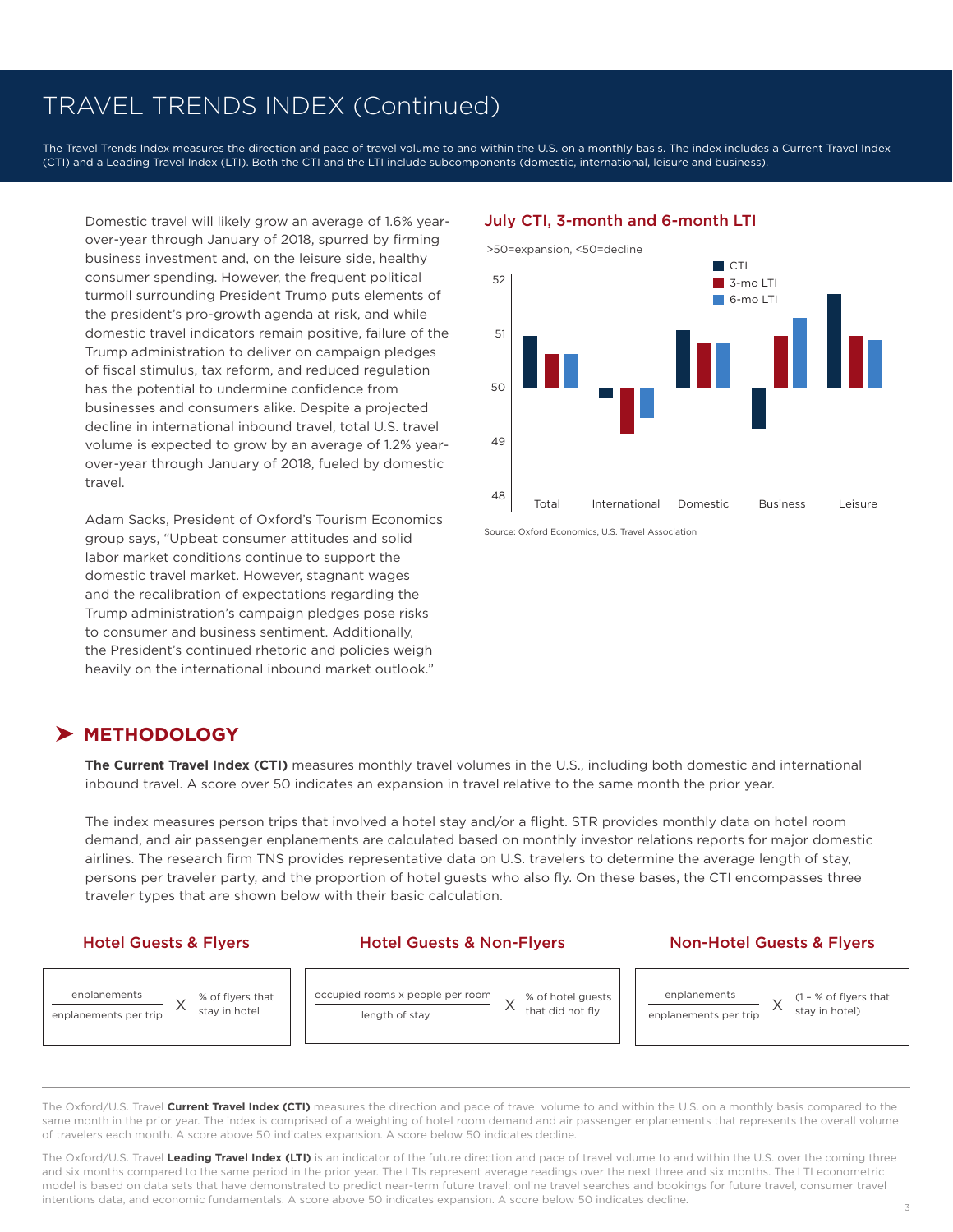The Travel Trends Index measures the direction and pace of travel volume to and within the U.S. on a monthly basis. The index includes a Current Travel Index (CTI) and a Leading Travel Index (LTI). Both the CTI and the LTI include subcomponents (domestic, international, leisure and business).

The international component of the CTI is based on monthly data from the U.S. Department of Commerce I-94 and APIS programs, as well as Statistics Canada. The I-94 dataset is the basis of official overseas inbound travel estimates for the United States. The Advanced Passenger Information System (APIS) tracks international travel to the U.S. with distinctions between foreign nationals and U.S. citizens. APIS data is generally more timely than I-94 data, allowing for estimates of air arrivals with only a one-month lag. Further analysis of international markets is informed by origin-destination air travel data from OAG, Sabre Market Intelligence aviation passenger data, and IATA Billing Settlement Plan data. Domestic travel is measured as the residual of total travel minus international.

The domestic leisure travel component of the CTI is based on STR room demand data that is segmented by type of property and day of the week. A domestic leisure travel proxy has been developed based on the location, type of property, and day of the week of travel. Domestic business travel is measured as the residual of domestic travel minus domestic leisure.

**The Leading Travel Index (LTI)** measures the likely average pace and direction of U.S. travel volumes over the coming three and six-month periods. A reading over 50 indicates an expansion in travel relative to the same period last year.

The LTI econometric model includes three categories of information that have shown a strong predictive capability of shortterm travel trends. High frequency macroeconomic data capture underlying movements in the labor market, exchange rates and company performance. Consumer sentiment data from the Conference Board provide a long-term trend of consumer attitudes that can be tracked with future travel patterns; online search and bookings data provide a window into traveler planning based on data from ADARA and nSight; and data from ARC measures bookings.

| <b>Travel Trends Index</b><br><b>Data Category</b> | <b>Measurement</b>                                               | <b>Travel Segments</b>                                 | <b>Details</b>                                                        |  |  |
|----------------------------------------------------|------------------------------------------------------------------|--------------------------------------------------------|-----------------------------------------------------------------------|--|--|
| Macroeconomic Trends                               | Unemployment rate                                                | Total, international, domestic (leisure)               | Share of labor force                                                  |  |  |
|                                                    | Exchange rates                                                   | Total, international                                   | \$US market rates, weighted average of<br>inbound markets             |  |  |
|                                                    | GDP by visitor origin                                            | Total, international, domestic (business &<br>leisure) | Gross output, U.S. and weighted average of<br>inbound markets         |  |  |
|                                                    | Corporate profits                                                | Total, international, domestic (business)              | Corporate earnings, U.S. and weighted aver-<br>age of inbound markets |  |  |
|                                                    | Personal disposable income                                       | Total, international                                   | Personal income, weighted average of<br>inbound markets               |  |  |
| Consumer and                                       | Consumer travel intentions                                       | Total, domestic (leisure)                              | Visitor intentions & air visitor intentions                           |  |  |
| <b>Business Sentiment</b>                          | S&P stock market index                                           | Total, domestic (business)                             | Stock market index, period average                                    |  |  |
| <b>Travel Search</b><br>and Booking                | ADARA online searches and<br>bookings for future travel          | Total, international, domestic (business &<br>leisure) | Domestic/international & business/leisure                             |  |  |
|                                                    | ARC bookings for future<br>travel                                | Total, domestic                                        | Air travel with 6-month booking windows                               |  |  |
|                                                    | nSight online searches and<br>bookings for future hotel<br>stays | Total, domestic, international                         | Domestic/international forward bookings                               |  |  |

The Oxford/U.S. Travel **Current Travel Index (CTI)** measures the direction and pace of travel volume to and within the U.S. on a monthly basis compared to the same month in the prior year. The index is comprised of a weighting of hotel room demand and air passenger enplanements that represents the overall volume of travelers each month. A score above 50 indicates expansion. A score below 50 indicates decline.